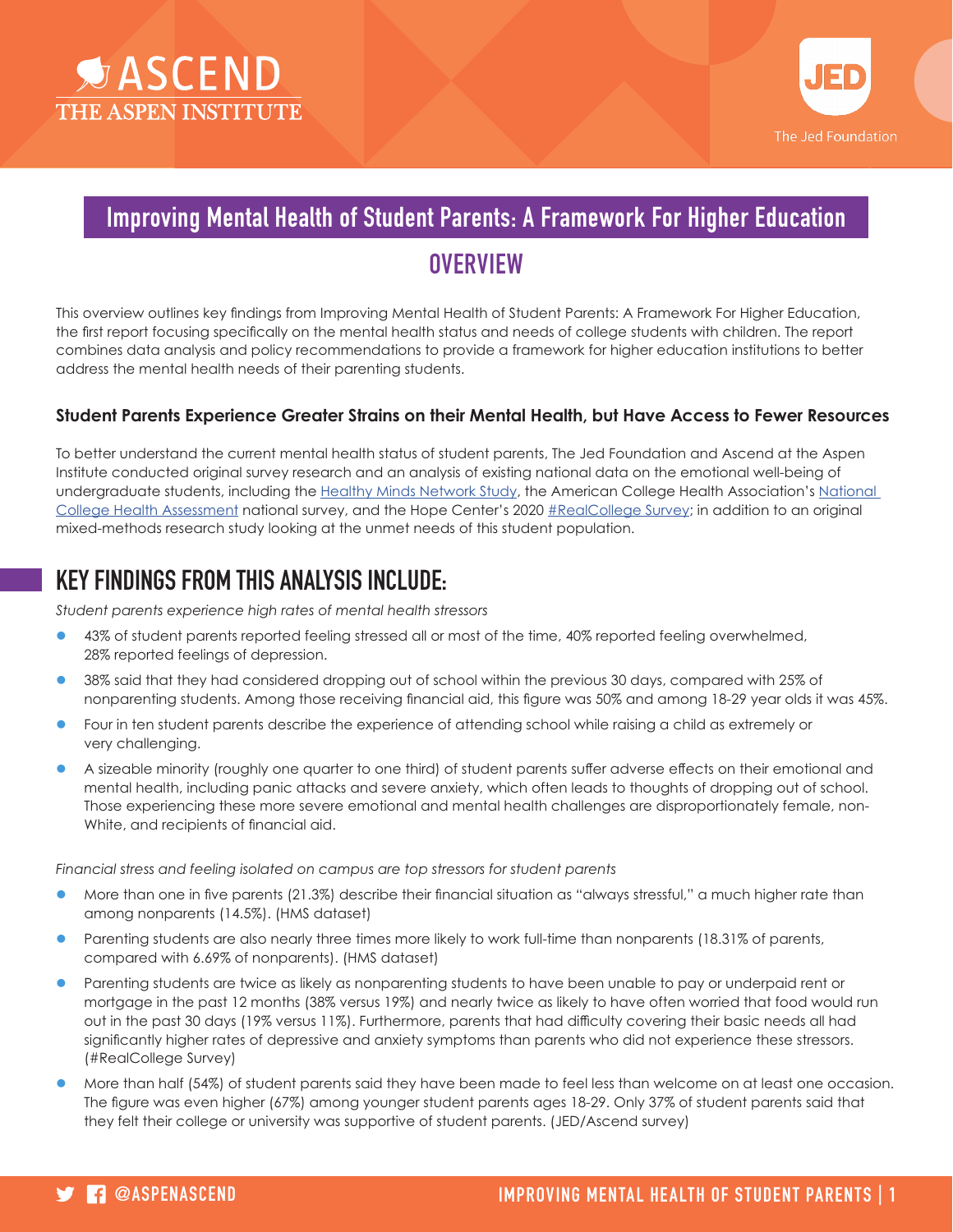While younger student parents often struggle with feelings about their future, older student parents show a strong sense of *life purpose*

- l While just 20% of student parents age 18-24 strongly agreed with the statement, "I lead a purposeful and meaningful life," a much higher share (32%) of parents 25 and older strongly agreed, which was the highest rate among parenting and nonparenting students. (ACHA dataset)
- Parents in the 25 and older age group were also more likely than their non-parent counterparts to strongly agree with the statement "I actively contribute to the happiness and well-being of others" (31% versus 22%) as well as with the statement "I am competent and capable in the activities that are important to me" (32% versus 26%). (ACHA dataset)
- Younger parenting students (age 18-24) are three times as likely as older parenting students to report having felt nervous all the time in the past 30 days, 4 times as likely to report feeling hopeless, and 5 times as likely to report feeling worthless.
- l Younger student parents are almost twice as likely as older student parents to report feeling that they lack companionship, twice as likely to report feeling left out, and almost twice as likely to report feeling isolated.

*Parenting status is associated with several mental health advantages, particularly around substance abuse*

- Parenting students report being less likely to have seriously considered attempting suicide than nonparents (11.5% parents versus 14.7% nonparents). (HMS dataset)
- Recalling the last time they drank alcohol, parenting students are 2.5 times less likely than nonparents to report having been drunk (16% of parenting students versus 40% of nonparenting students).
- Student parents were about half as likely as nonparenting students to report doing something they later regretted while under the influence of alcohol.
- l *Student parents face barriers to receiving mental health support when they need it*
- l Less than half (46.65%) of parenting students are aware of mental health outreach efforts on campus, compared with 57.47% of nonparents. (HMS dataset)
- Parenting students are more likely to report having trouble paying for mental health care, 15.5% of parenting students finding it at least somewhat difficult to pay for mental health care, compared with 10.3% of nonparents.

## RECOMMENDATIONS FOR COLLEGES AND UNIVERSITIES TO SUPPORT THE MENTAL HEALTH OF STUDENT PARENTS

The following recommendations are meant to help undergraduate institutions prioritize the unique needs of parenting students. This population constitutes a significant portion of the overall student body (over 20%), and there is good evidence to suggest that they face unique challenges, with younger student parents facing especially high rates mental health stressors. Data suggests that student parents may be more at risk of mental health issues and may face greater barriers to seeking care than their non-parent counterparts. Therefore, it is imperative that undergraduate institutions implement specific strategies to support these students.

#### **Recommendation #1:**

Train counselors and other on-campus mental health providers on unique stressors faced by student parents and specifically in trauma-informed care. Train faculty and staff in understanding and being sensitive to the unique stressors faced by parenting students to allow for a culture shift whereby parenting students are fully factored into professorial and staff decisions and policies.

#### **Recommendation #2:**

Create spaces on campus that meet the specific needs of student parents and help foster a sense of belonging among these students. This accommodation includes encouraging creation of spaces and activities for children at all school events.

A common theme in our research with parenting students is this sense of not belonging on campus or somehow being invisible, which we have discussed throughout these recommendations. As mentioned previously, a sense of belonging and community is often a strong protective factor against mental health issues, especially when other major stressors, such as housing and financial insecurity, are also present. One way to increase the sense of belonging and make student parents feel more "visible" on campus in a somewhat concrete manner is to establish spaces on campus that are tailored to student parents' unique needs.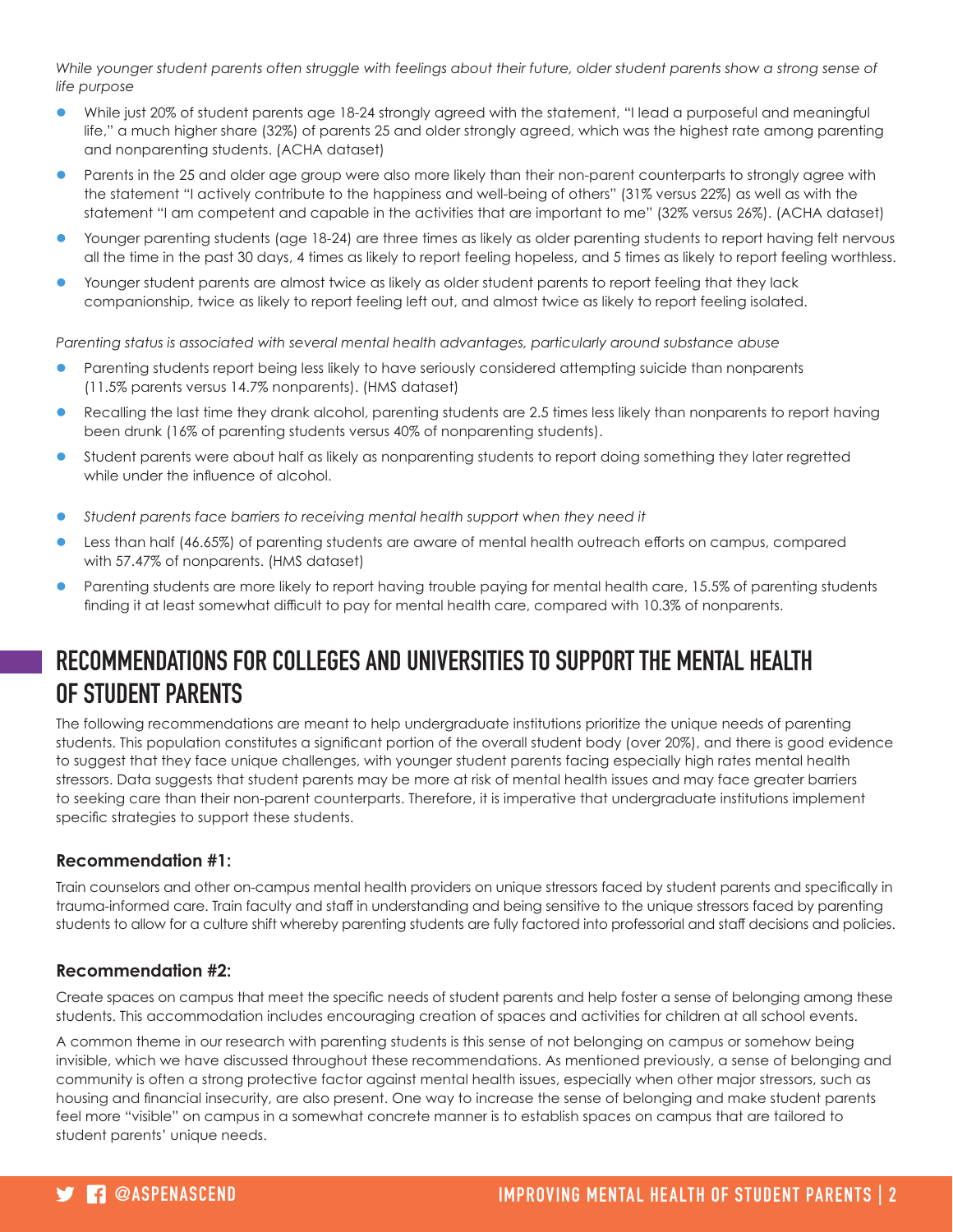#### **Recommendation #3:**

Facilitate affinity groups and mentoring programs for older and younger parenting students.

Parenting students express a strong interest in meeting and supporting each other through the process of attending school while parenting, but very few have a sense that such opportunities exist on campus and do not know how to meet other parenting students. There is also an important opportunity for schools to facilitate mentorship programs or student clubs, particularly ones in which older parenting students mentor younger parenting students.

#### **Recommendation #4:**

Create policies that allow for flexibility for parenting students in the classroom.

Our research indicates that parenting students are much more likely to live off campus (and sometimes quite far away) than their nonparenting peers, and they are also much more likely to work a full-time job (sometimes more than one job). These factors along with the fact that many of them do not have reliable childcare make it difficult for parenting students to abide by rigid class schedules and faculty policies such as hard copies of assignments needing to be delivered in person.

#### **"I was able to handle being a full-time student and parent before this pandemic but now I feel really overwhelmed these days."**

*– virtual focus group participant*

#### **Recommendation #5:**

Regularly collect data on students who are parents - their mental health, their needs, their utilization of on-campus services, their feelings of connectedness and belonging on campus - in order to inform how to best support these students.

Slightly more than one in five undergraduate students are parents, but this fact almost always comes as a surprise to most people. While national surveys such as Healthy Minds and the National College Health Assessment ask about parenting status, many schools do not collect data on parenting students and often are unaware of how significant a portion of the student population they are. Even when schools collect data on parenting status, additional information isn't collected to assess the unique needs of student parents, specifically about how much they feel connected to campus and sufficiently accommodated. Because this is a population that is at high risk of attrition, it is in the universities' best interest to understand the challenges that these students face and how best to support them.

#### **Recommendation #6:**

Schools should create purposeful plans to help address the basic needs of parenting students.

As noted previously, parenting students often face unique stressors when it comes to basic needs, such as adequate housing, financial support, and childcare, among other things. While schools are not always in a position to provide a wide range of services directly to students, there are actions they can take to help students obtain the necessary supports they need, including creating an information hub on resource, providing guided application support, or facilitating referrals to off-campus services.

#### **Recommendation #7:**

Identity strategies to ensure that parents have reliable access to childcare, including on-campus childcare options.

Roughly 53% of student parents leave college without attaining a degree, a significantly higher rate than among their nonparent counterparts. One intervention that can make a big difference in this rate of noncompletion is the availability of convenient childcare, most notably on-campus childcare. For example, at Monroe Community College in Rochester, New York, student parents who used the on-campus childcare center were nearly three times as likely to graduate as those who did not utilize these services.

**"Not having enough money, not being able to have another or different job due to lack of childcare, not knowing if I will be able to completed my internship and degree due to lack of childcare, not having any support system are sources of stress for me."** 

*– virtual focus group participant*